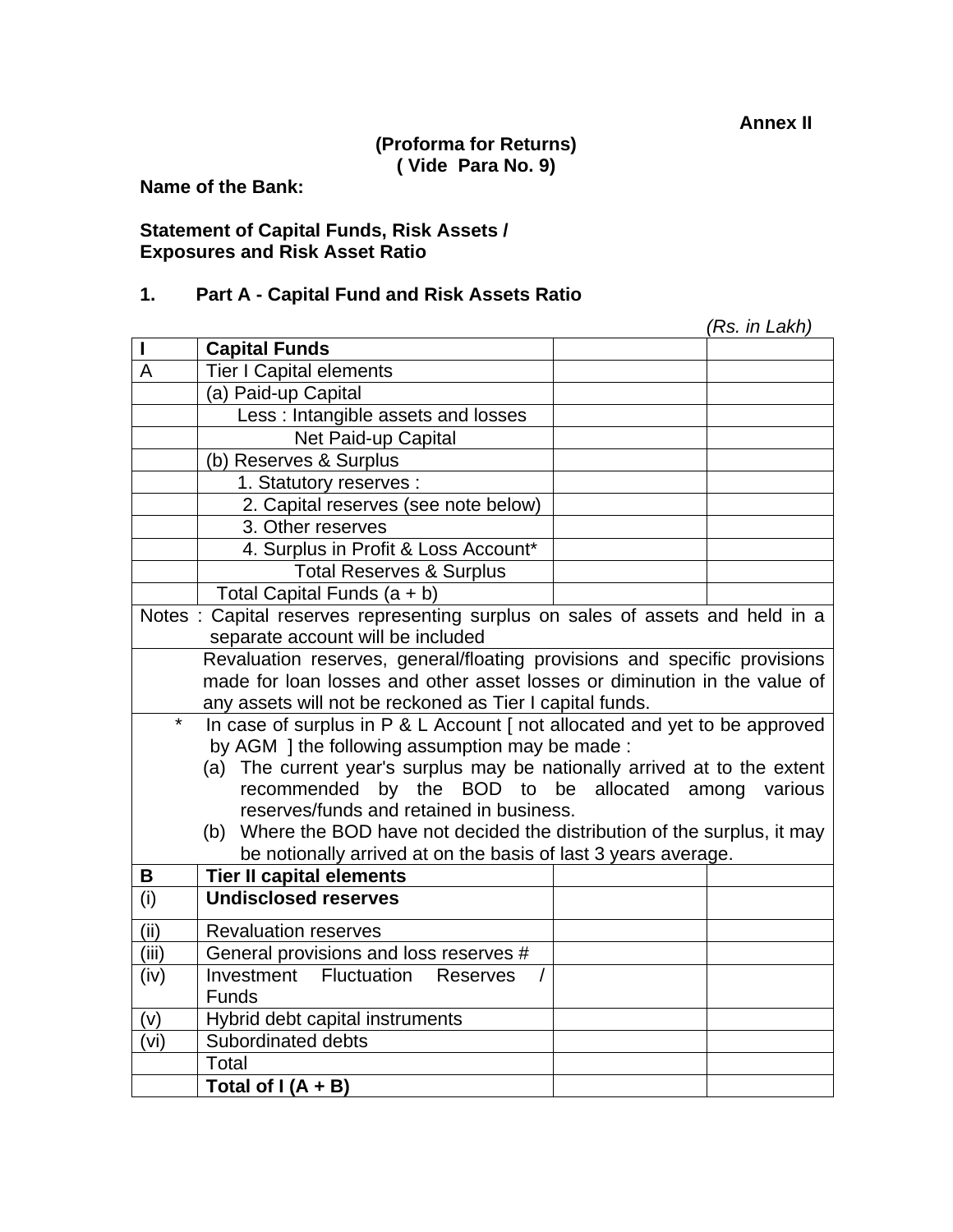| # Includes General Provision on standard assets (subject to restrictions) |                                                                                                 |  |  |  |
|---------------------------------------------------------------------------|-------------------------------------------------------------------------------------------------|--|--|--|
|                                                                           | <b>Risk Assets</b>                                                                              |  |  |  |
| (a)                                                                       | Adjusted value of funded risk assets i.e.<br>on Balance Sheet items (to tally with<br>Part `B') |  |  |  |
| (b)                                                                       | Adjusted value of non-funded and off-<br>Balance Sheet items (to tally with Part<br>C'          |  |  |  |
| (c)                                                                       | Total risk-weighted assets (a+b)                                                                |  |  |  |
| $\mathbf{III}$                                                            | Percentage of capital funds to risk-<br>weighted assets I / II x 100                            |  |  |  |

# **2. Part B – Weighed Assets i.e. On-Balance Sheet Items**

|                                                              |              |             | (RS. IN IAKN) |
|--------------------------------------------------------------|--------------|-------------|---------------|
|                                                              | <b>Book</b>  | <b>Risk</b> | <b>Risk</b>   |
|                                                              | <b>Value</b> | weight      | adjusted      |
|                                                              |              |             | value         |
| 1                                                            | 2            | 5           | 6             |
| <b>I.CASH &amp; BANK BALANCES</b>                            |              |             |               |
| a) Cash in hand (including foreign currency notes)           |              |             |               |
| b) Balance with banks in India                               |              |             |               |
| i) Balance with RBI                                          |              |             |               |
| ii) Balances with banks                                      |              |             |               |
| 1. Current account (in India and outside India)              |              |             |               |
| 2. Other accounts (in India and outside India)               |              |             |               |
| 3. Current Account balances with other primary               |              |             |               |
| co-operative banks                                           |              |             |               |
| II. Money at Call and Short Notice                           |              |             |               |
| <b>III. INVESTMENTS</b>                                      |              |             |               |
| a) Government and other approved Securities*                 |              |             |               |
| b) Other (net of depreciation provided)                      |              |             |               |
| <b>IV. ADVANCES**</b>                                        |              |             |               |
| Loans and advances, bills purchased and                      |              |             |               |
| discounted and other credit facilities                       |              |             |               |
| a) Claim guaranteed by Govt of India                         |              |             |               |
| b) Claims guaranteed by State Govt                           |              |             |               |
| c) Claims on public sector undertakings of                   |              |             |               |
| Government of India                                          |              |             |               |
| d) Claims on PSUs of State Governments                       |              |             |               |
| <b>Others</b><br>e)                                          |              |             |               |
| <b>Notes:</b><br>1. Netting may be done only for advances    |              |             |               |
| collateralised by cash margins in deposits and in respect of |              |             |               |
| assets where provisions for depreciation for bad and         |              |             |               |

*(Rs. in lakh)*